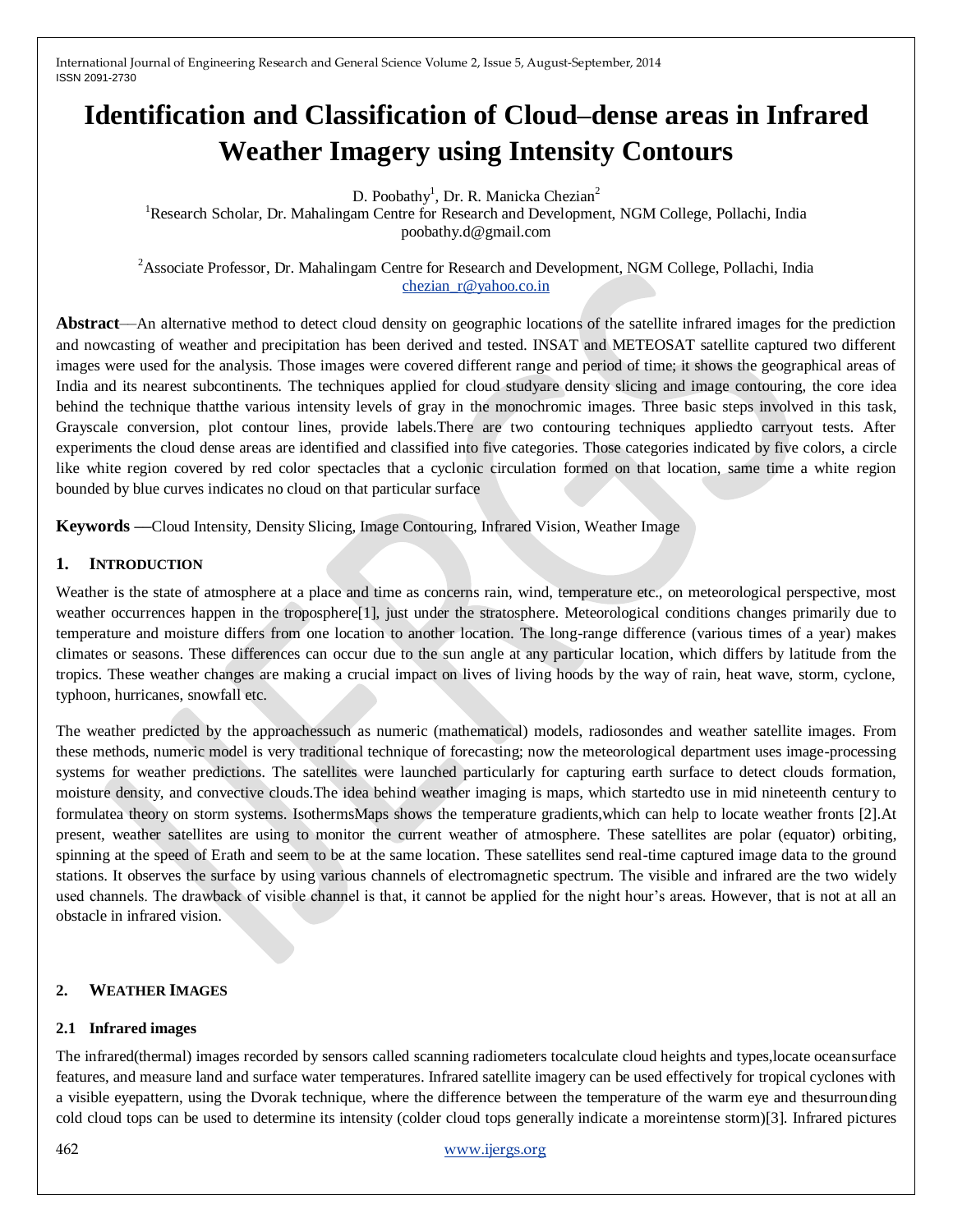show ocean tides or cyclones and map currents such as the Gulf Stream, which are valuable to the shipping industry. Farmersandanglers are attentive in knowing land and watertemperatures to protect their crops against frost or increase their catch from the sea, even an El Ninophenomenon can be spotted. Coloredand contouring techniques are used to convertgray-shaded infrared images to color for easier identification of preferred information.

**TABLE 1:** Visible and Infrared Spectrum properties

| <b>Spectrum</b> | <b>Frequency</b><br>$\mathbf{H}_{\mathbf{Z}}$ | Wavelength<br>(m)                                    |
|-----------------|-----------------------------------------------|------------------------------------------------------|
| Visible         | $10^{15}$                                     | $0.6 \mu m - 1.6 \mu m$                              |
| <b>Infrared</b> | $10^{13} - 10^{14}$                           | $3.9 \text{ }\mu\text{m} - 13.4 \text{ }\mu\text{m}$ |

Table 1 indicates the common spectrum used for the most geostationary orbit satellites to make images available ofEarth surface and atmosphere. These spectrum has medium traveldistance but most suitable for the manual processing.

## *Visible Spectrum:*

Clouds cover only during the daytime. Not suitable for night vision.

## *Infrared Spectrum:*

3.9 μm – 7.3 μm (Water Vapor), 8.7 μm, – 13.4 μm (Thermal imaging)[4].

# **2.2 Cloud density**

Weathersystem ishighlycomplex because the system includes numerouselements.Amongthem the cloud is a very important factor.Clouds are composed primarily of small water droplets and, if it is cold enough, ice crystals. Cloud appears with various shapes, different Grayscale and not clear boundaries in the remote sensing images [5].Cloud consists of different layers. The formation of such layer clouds is primarily due to the local meteorological conditions, in which increasing moist air-cools until it becomes sufficiently supersaturated with water vapour to allow condensation on submicron diameter atmospheric particles[6].Cirriform, waveform, cumuliform and,stratiform are the various kinds of clouds based on its density. Cirriform clouds are very wispy and feathery looking, waveform clouds occur in sheets or patches with wavy, rounded masses or rolls. Cumuliform clouds are usually puffy in appearance, similar to large cotton balls. Stratiform clouds are horizontal in nature, layered clouds that stretch out across the sky like a blanket [7].The basic classification implies three elementary categories i.e. high, middle and low clouds. Thus, it is possible to classify clouds based upon its density level, and it would be an accurate fact for the precipitation nowcasting. Volume ofclouds present in the atmosphere at a given locationcalculated as per the term  $\frac{g}{m^3}$ . The same term applied for finding mass of air. The less intensity cloud may be fog or leads to drizzling, medium density clouds provides scattered rainfall up to 10 mm. the high density clouds may be a severe cyclone (hurricane, typhoon) and pouring more than 25mm rainfall.

# **3. METHODOLOGY**

The weather images are analyzed for the prediction of both forecasting and nowcasting, and applied for statistical study. Consideration on flood, drought, cyclone and monsoon are done with the collection of satellite imageries. These image dataset are makes meteorologist and weather analyst to make decisions easily.

Density slicing and image contouring are most related methods known with different dimensions. Here, a single method used (contour) that explore infrared image, and map different color code for variability on density. The density slicing is the process of pixel classification based on intensity, but the contouring is the process that groups classified pixel categories and draws curves or plots stream of points.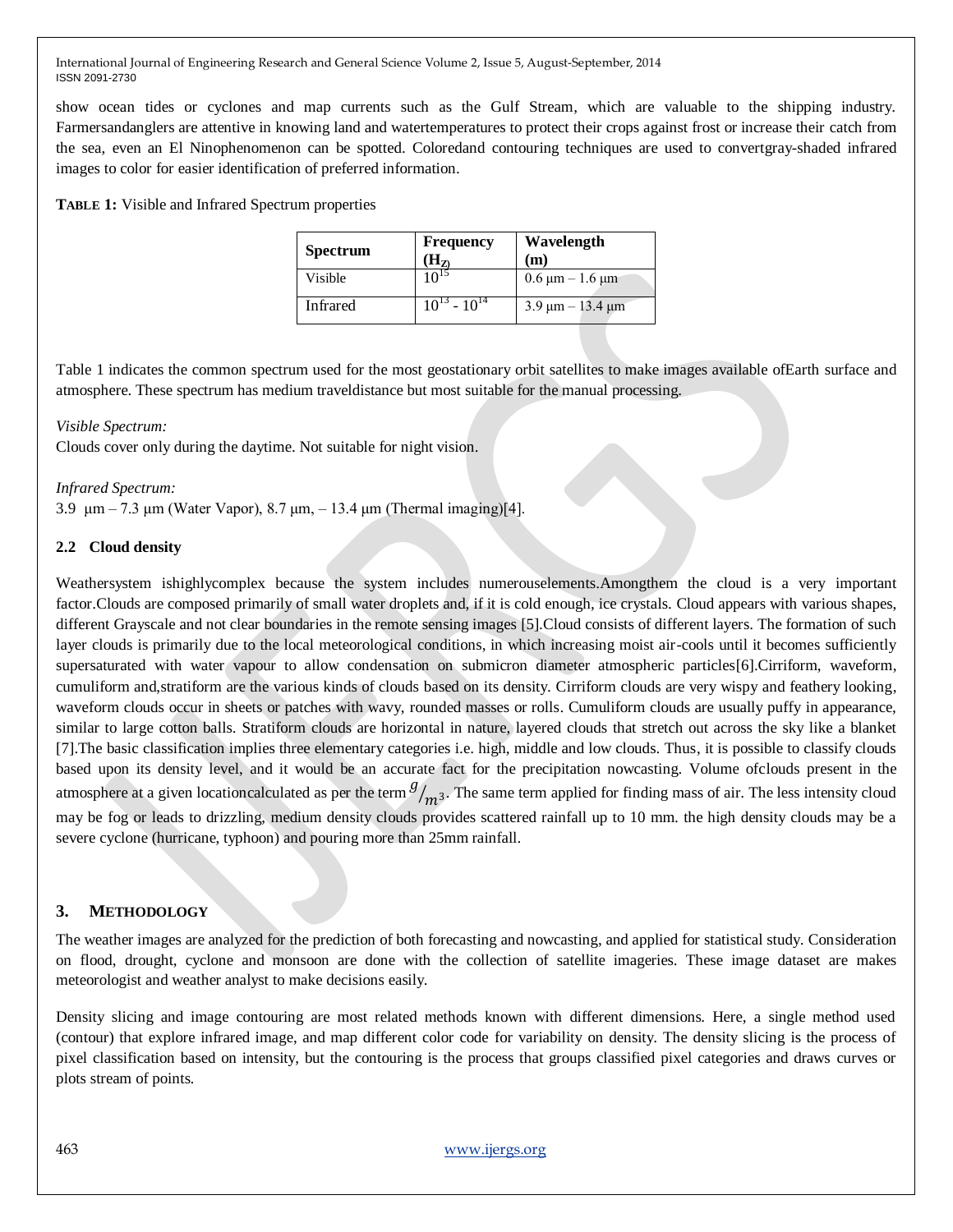## **3.1 Density Slicing**

The term density slicing is the part of false color image processing. Allottingcolor on the pixels to the gray values based on the intensity levels i.e. the process of replacing gray level detail to specified color details. Here, each gray level has arranged with equalizing color pattern. Image noise can also be reduced by using density slicing.As a result of slicing, image can be segmented, or contouredinto slices of parallel grey level pixels.In weather image processing,analysis of satellite imagery to enhance the information gathered from an individual brightness band. It is done by dividing the range of brightness"s in a single bandinto intervals, then allocating each interval to a color. [8].

$$
f(x, y) = \begin{cases} 1, if \ f(x, y_i) < level_{n-1} \\ 0, if \ f(x, y_i) \ge level_1 \end{cases}
$$
\n<sup>(1)</sup>

Where, *i*is pixel location, *n*maximum intensity level. At each pixel, graylevel details divided into categories for color allocation.The slicing process starts with  $f(x, y_i) \geq level_1$  condition which indicates *pixel data* = 0 = white. The peak intense *pixel data* = 1 = *black*. In-between, other white to black colors had categorized in equal intervals.



**Figure 1:** Density Slicing Graph with five color levels

The fig. 1 shows the graph that state about how an infrared image transformed into color contoured map. The *y*axis denotes intensity and *x*indicates pixel data. The lowest or *zero* value for black pixels, highest intensity level is white, and *one* represented for white pixels, in-between 0.5 may represent gray-100% color. Five different color curves plotted on the graph, it separates black to white pixels equally.

# **3.2 Image Contouring**

Edges of a particular surface in the image, connectedto make a region boundary. This connecting activity is called a contour. These may be plotted over the boundaries or density variations on the image itself [9]. The contour may be open or closed.An open contour may be part of a region boundary, which is not projecting a boundary. Closed contours correspond to region boundaries, and the pixels in the region may be found by a filling algorithm. Here, open contours are done by single looping plots where closed contouring by looping plots by more than once. The edge detection is the most relevant ideology to contouring, because both are finding regional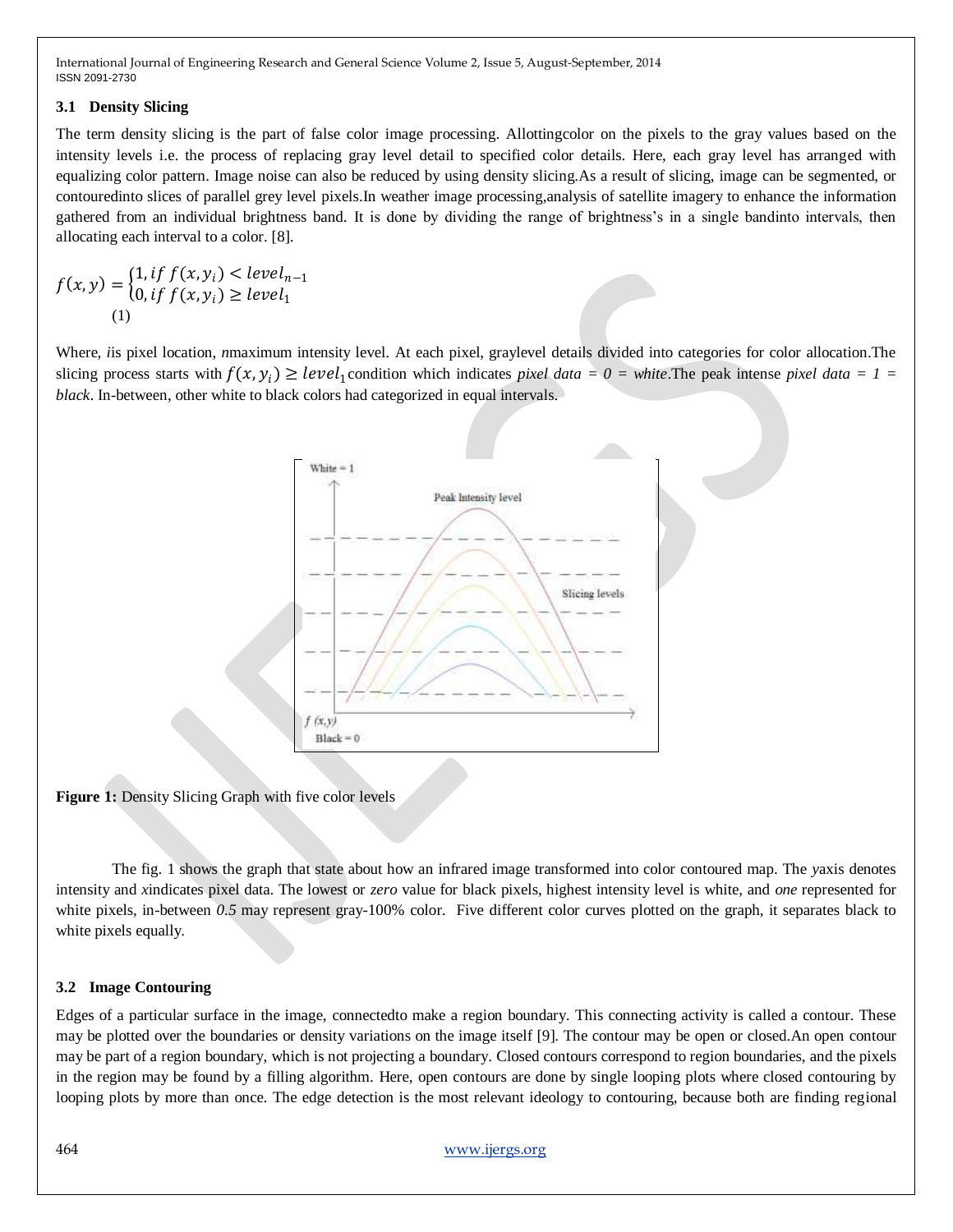boundaries, in addition to that contours provides extra detail that about intensity. The canny edge detector applied for such operations [10].

A contour represented as a list of edges or by a curve, i.e. each curve segregated by its density on that particular location where the curve plotted [11].These contours are the outlines that implied by,

$$
C = (\nu_0, \nu_1, \dots \nu_{n-1})
$$
  
(2)

where,  $C$  is contour Vector  $\nu$  of  $n$  length.

$$
|C| = \left(\sum_{i=0}^{n-1} |v_i|^2\right)^{-\frac{1}{2}}
$$
\n(3)

|C| is length of contours, and  $\nu$  is vector.

The image contours are follows density slicing, i.e. each contour line plottedbased on the density. The lines drawn as curves classified into different colors for different intensity in the image.



**Figure 2:**3-D graph for Infrared Image with different density levels.

The Fig.2 shows the three dimensional view about contoured layers of the infrared image "meteosat.jpg".The*x* and *z* axis denotes pixel map, and *y* axis represents density of those pixels. The maximum intensity level is set as *250*and the minimum level as *50.*The infrared image had categorizedinto five layers according to their own gay level details.Each same valued pixel were connected by plotting curve between them, after to separate each layer, five different colors set for each of them.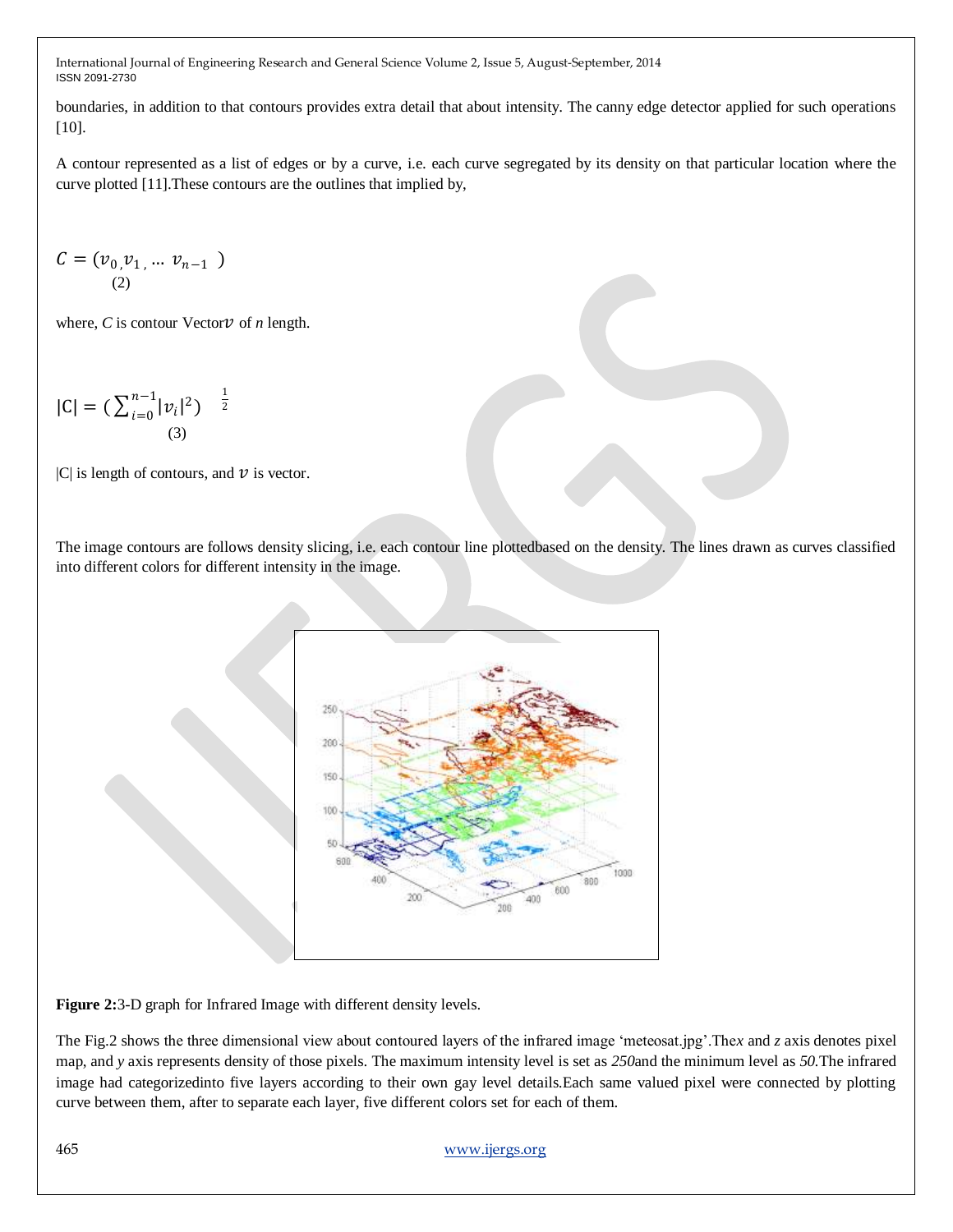## **4. PROCEDURE**

Cloud density identification process consist of four tasks, in some cases it need one more task that to convert a RGB (Red Green Blue) infrared image to Grayscale monochromic image [12]. The Fig. 3 illuminates the entire procedure of the image analysis. Thus, satellite infrared images were taken for contour analysis as a first step of the process, and the consecutive second step is needed at some circumstances while using *RGB* image for the study. When the color thermal images used for density slicing or contouring, that image must be converted to Grayscale, because in the pixel analysis state, the matrix of image should be at least two dimensional.Third stage is to plot contour lines based on their intensity, and it is possible to provide annotation based on the contour plots or curves. The final steps are identification and classification of cloud with referring to the contour color layers.



**FigURE3:**Theflow diagram for the cloud classification process.

**TABLE 2:** Contour Colors and Custom ranges

| Color | Range |
|-------|-------|
|       | 250   |
|       | 200   |
|       | 150   |
|       | 100   |
|       | 50    |
|       |       |

466 [www.ijergs.org](http://www.ijergs.org/)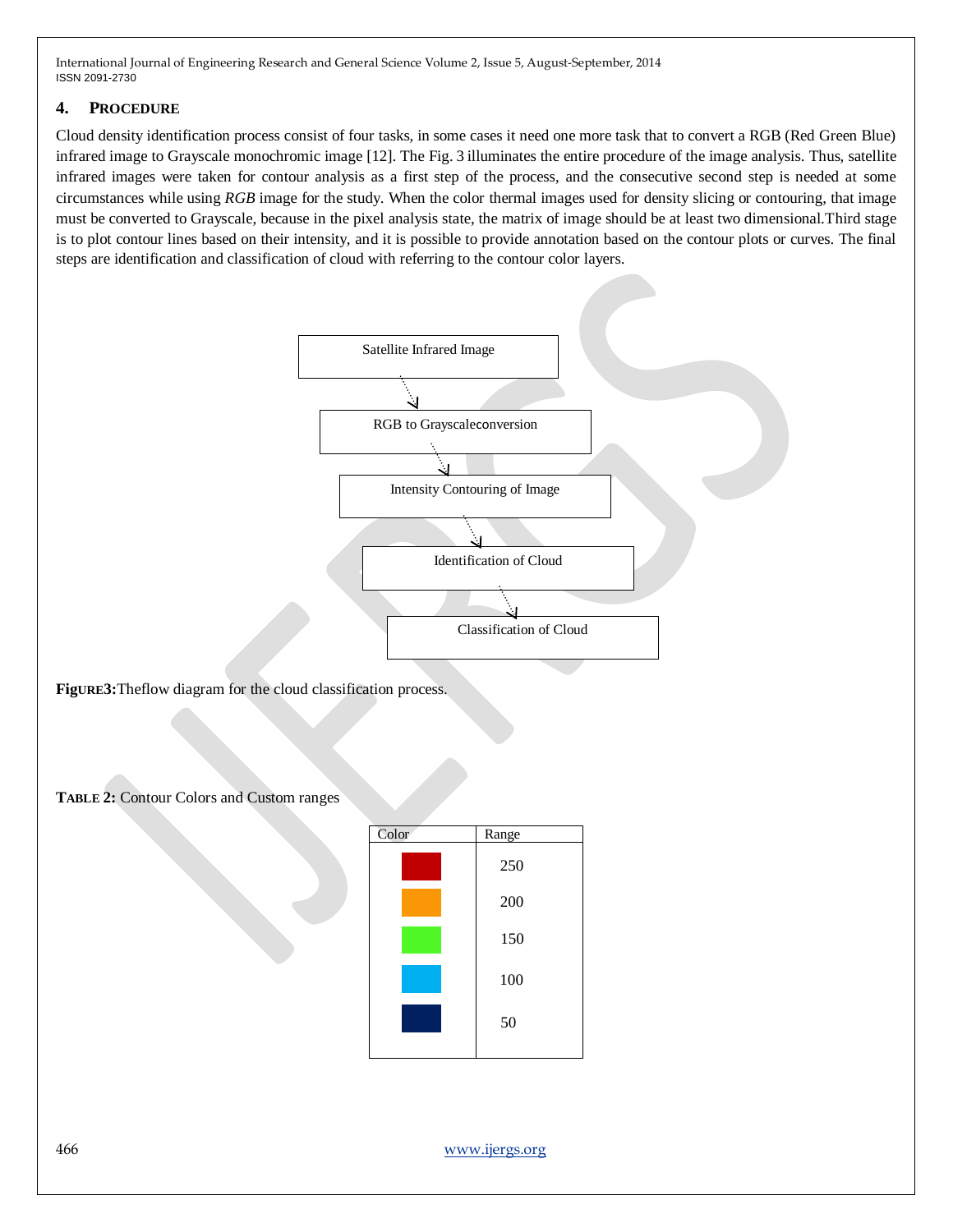The table 2 shows that colors assigned for the contour lines and corresponding numerical range. These ranges are applied to segregate curves for analyses cloud variations on the imagery. The colors and ranges given on the table for analysis are fully user defined; those numbers did not show any relevance to the rainfall. The range denotes lowest intensity cloud to the highest on the atmosphere.

Two satellite infrared images captured by two different satellites INSAT (Indian National Satellite System) and METEOSAT (METEOrologySATellite), taken for experimentation from the public access websites of IMD (Indian Meteorological Department) and EUMETSAT (European Organisation for the Exploitation of Meteorological Satellites). Both the images are infrared thermal pictures namely "insat.jpg" and "meteosat.jpg". First image was Grayscale by default; second one was color thermal imagery. The images are labeled as "*A*" and "*B*" respectively and those images are different in size, captured date-time, capture satellite and covering area. The test images would be taken into Matlab application for the experimentation.

# **5. RESULTS AND DISCUSSIONS**

After carrying out tests, images had Grayscale conversion, subsequently that converted into bi-colored image sliced with intensity pattern, a new map created that illustrates an outline of given image with variety of color curves (contours), and finally high dense clouds were noted with the label of range 250. The contouring was done in two types, single contouring and contouring with fifty loops.

Whensingle contouring of image 'A' done, a map was shown that there were 5 heavy cloud areas were detected on INSAT image, which was represented by the customized range 250 that was marked on the map (fig.4-c) with red color. The Fig. 4-b makes the results much easier as it draws closed contours i.e. a white region surrounded by dark red shows a depression or low pressure area or a cyclone. At the same time, a closed region surrounded by dark blue make us to conclude that high pressure or clear sky without any clouds present. Image "*B*" had one more step added to "*A*" that Grayscale conversion, then it contours on the map with five colored curves. Fig.5-c express two well-marked cloud dense areas on the location  $200(y \text{ axis}) - 600(x \text{ axis})$  and  $100(y \text{ axis}) - 600(x \text{ axis})$ . The tiny cloud dense locations were detected on the Fig.5-d with open contour labels; it shows twenty four high-dense (250) categorizedclouds were spotted on the map.



467 [www.ijergs.org](http://www.ijergs.org/)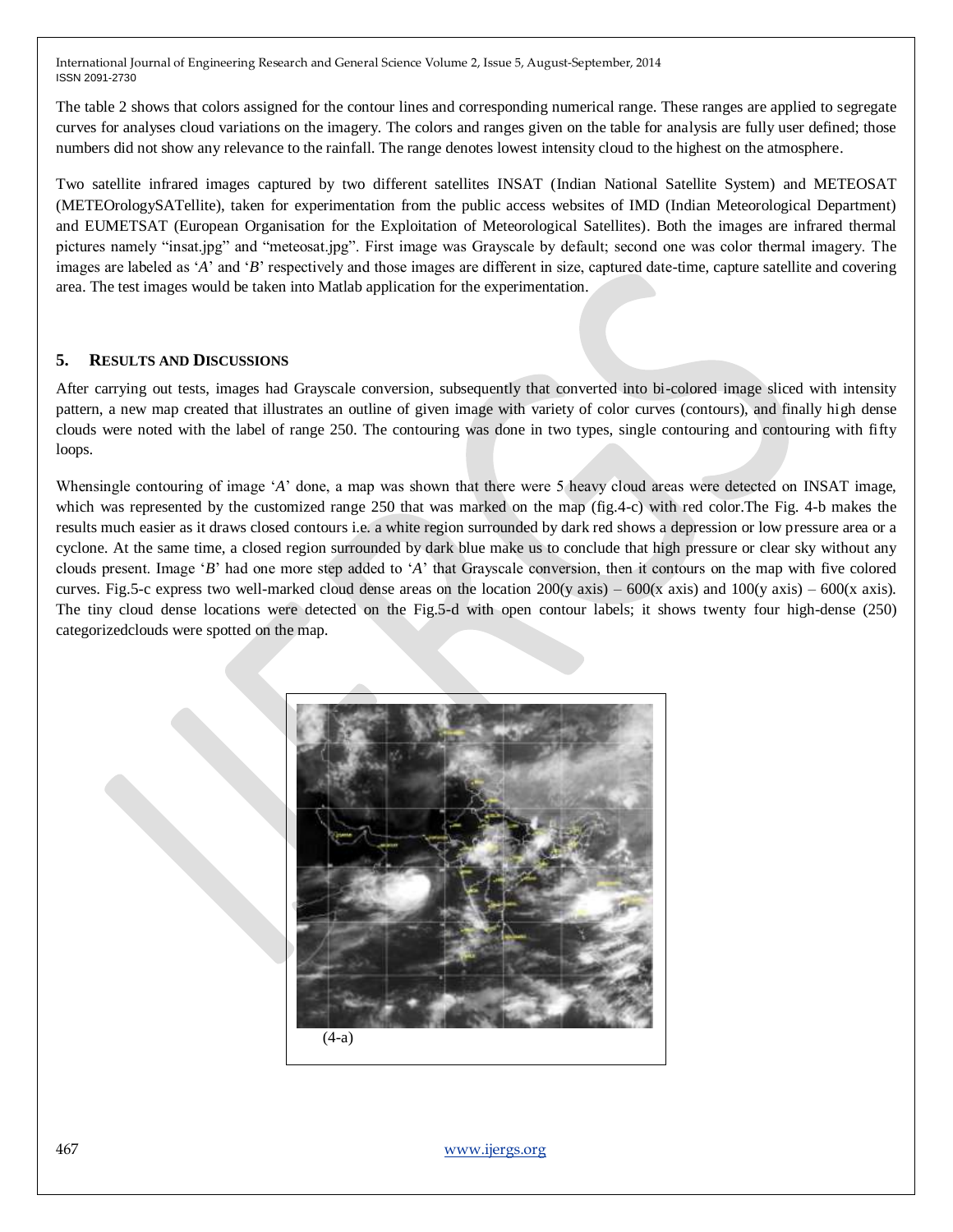

**Figure 4:**(a) INSAT Infrared Image (b) Map with 50 contour loops (c) Single contoured map with high cloud dense areas annotated.

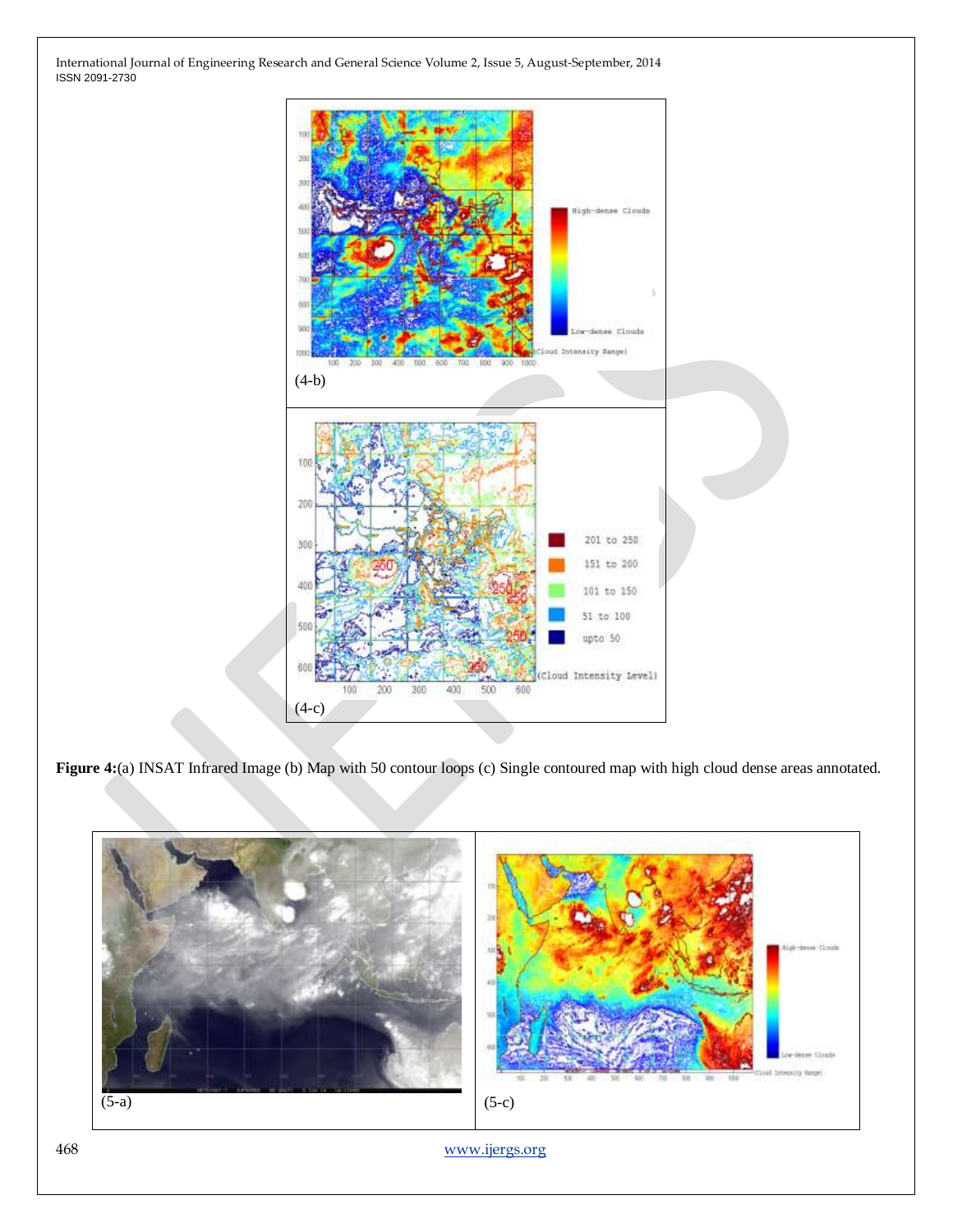

**Figure 5:** (a) EUMSAT Color Infrared Image (b) Grayscale converted Infrared image (c) Image after 50 Contours (d) Single contoured and Cloud level labeled map.

## **6. CONCLUSION**

Satelliteimages are analyzed for weather predictions. This paper discussesan alternate way for precipitation nowcasting by analyzing cloud density. The infrared satellite images were used for study. Two different images from two satellites were taken for experiment. The technique behind this analysis is image contouring a part of density slicing. Image contouring done by two ways, open and closed.After experiments, to conclude that, by using closed contours techniqueit is possible to identify well-marked low pressures, cyclones and depressions. When using single contours, predict cloud dense locations and also annotate cloud density levels on the image.With these techniques the cloud were identified and classified into five categories. In future, improving this concept can be elaborated for the purpose of weather forecasting and automated rainfall annotations to specified sub-areas represented on the imagery.

## **REFERENCES:**

- [1] Glossary of Meteorology. "Hydrosphere", (http://amsglossary.allenpress.com/), Retrieved on 27 June 2008.
- [2] DataStreme Atmosphere (2008-04-28)."Air Temperature Patterns". AmericanMeteorological Society. Archived from theoriginal on 2008-05-11. Retrieved 2010-02-07.
- [3] Chris Landsea. "Subject: H1) what is the Dvorak technique and how is it used", Hurricane Research Division, Retrieved on January3, 2009.
- [4] EUMETSAT Meteosat Second Generation (MSG) Spectrum.
- [5] Kai Liu, Zheng Kou, "The Study on the Segmentation of Remote Sensing Cloud Imagery", 3rd International Conference on Multimedia Technology (ICMT) pp. 1372 – 1379, 2013.
- [6] R Giles Harrison and Maarten H P Ambaum, "Electrical signature in polar night cloud base variations", Environmental Research Letters - IOP Publishing, pp. 7, 5 March 2013.
- [7] Lei Liu etal. "Cloud Classification Based on Structure Features of Infrared Images", Journal Of Atmospheric And Oceanic Technology, pp. 410-417, March 2011.